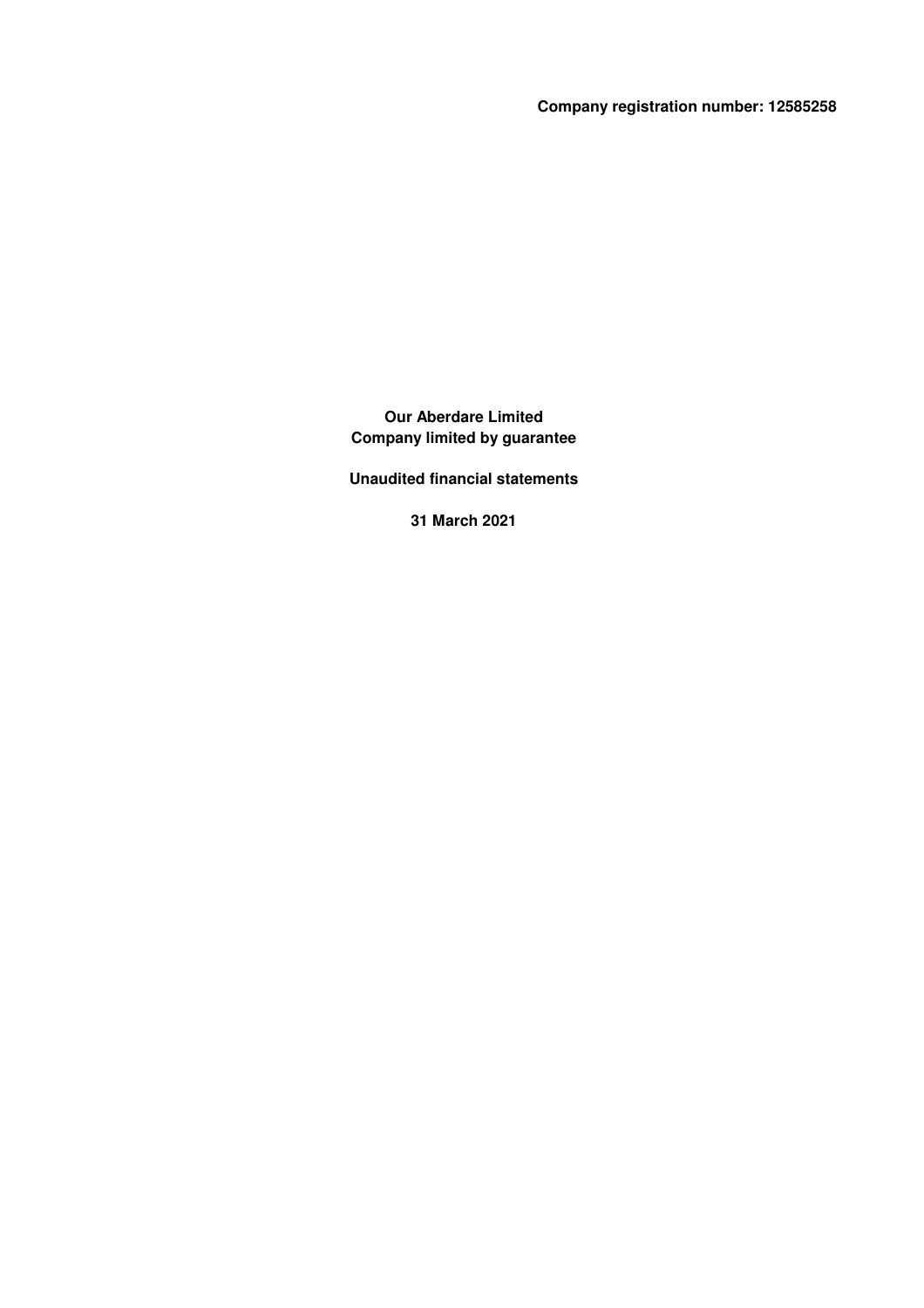# **Contents**

|                                   | Page      |
|-----------------------------------|-----------|
| Directors and other information   | 1         |
| Strategic report                  | $2 - 3$   |
| Directors report                  | 4         |
| Accountants report                | 5         |
| Statement of comprehensive income | 6         |
| Statement of financial position   | $7 - 8$   |
| Statement of changes in equity    | 9         |
| Notes to the financial statements | $10 - 13$ |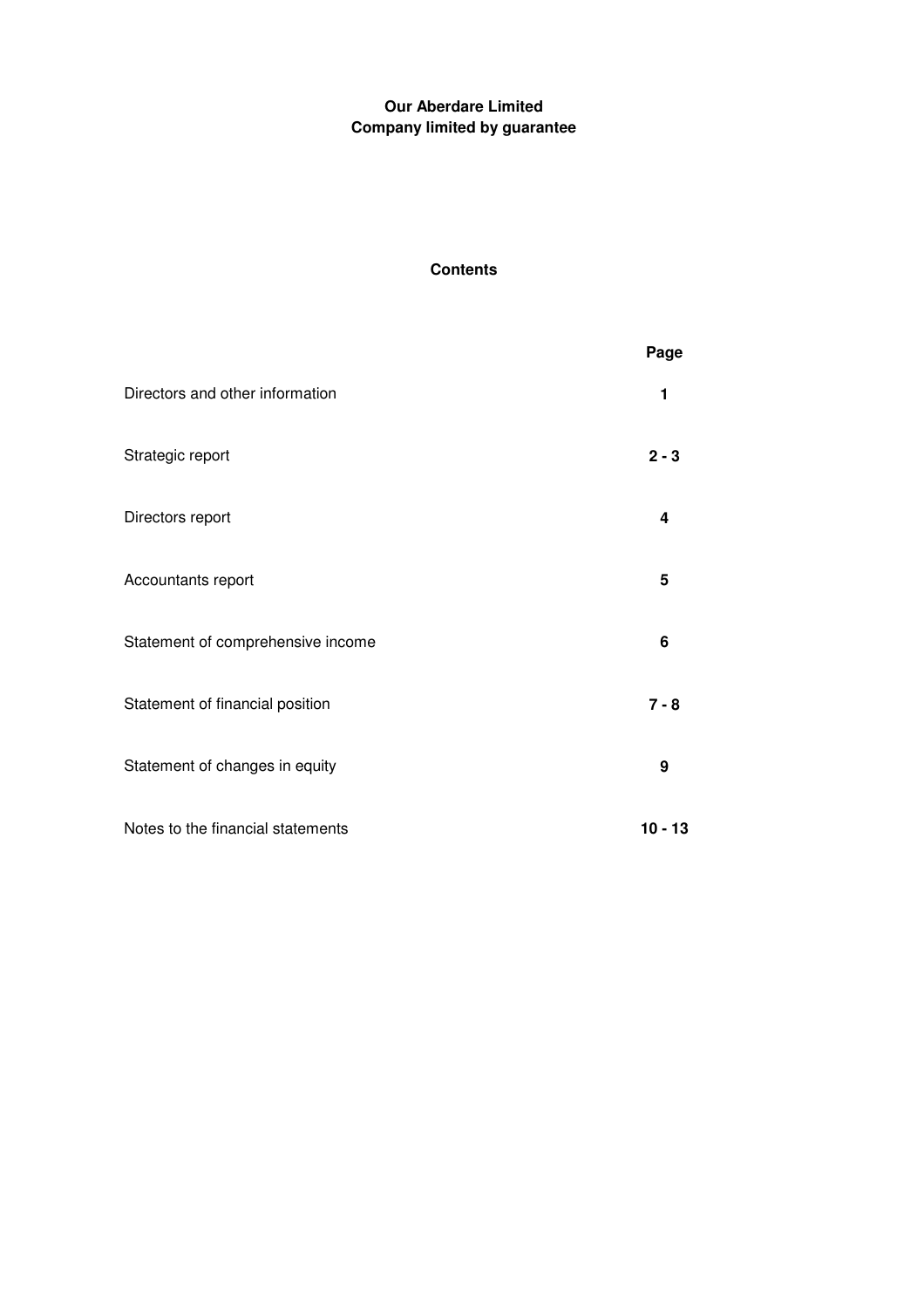# **Directors and other information**

| <b>Directors</b>         | Jonathan Bowen<br>James Bradley                                             | (Appointed 4 May 2020)<br>(Appointed 4 May 2020) |
|--------------------------|-----------------------------------------------------------------------------|--------------------------------------------------|
| <b>Company number</b>    | 12585258                                                                    |                                                  |
| <b>Registered office</b> | 27 Peppers Restaurant<br><b>Canon Street</b><br>Aberdare<br><b>CF44 7AP</b> |                                                  |
| <b>Accountants</b>       | R H Jeffs & Rowe Ltd<br><b>Chartered Accountants</b><br>Pontypridd          |                                                  |
| <b>Bankers</b>           | <b>Barclays Bank</b><br>12 Victoria Square<br>Aberdare<br><b>CF44 7HY</b>   |                                                  |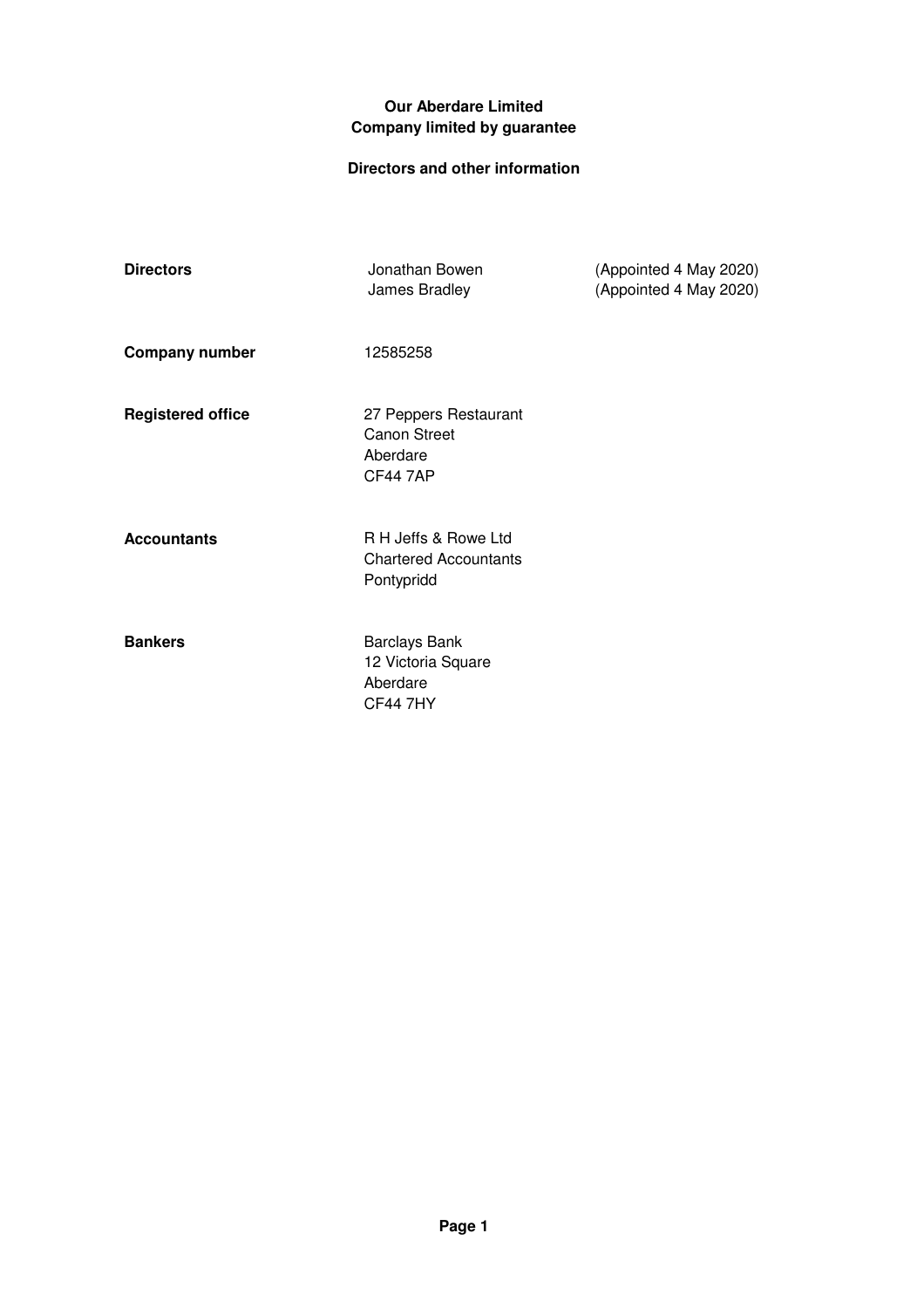### **Strategic report Period ended 31 March 2021**

BACKGROUND The company is a not for profit business

The principle activity of the company in the period under review is to operate within the regulations set by the Government on Business Improvement Districts and to ensure that the company's strategy creates long term value for businesses within the Our Aberdare Business Improvement District. The company has four key project areas:

Look & Feel theme: Improving the look of our town to attract visitors and new businesses. Marketing & Events theme: Incentivising people to shop in our town to boost the local economy.

Information & Communication theme: Strengthening the voice of businesses, bringing in extra money into our town through grant schemes and an Aberdare hub.

Access & Parking theme: Make it easier for people to access our business and services and increase footfall.

### REVIEW OF BUSINESS

Project plans were put into place at the end of 2020 after the BID manager was hired and progress has been given to BID levy members by regular email newsletters, social media and the Our Aberdare BID website. Good progress is being made across all four pledges, below are the objectives of each project as laid out in the BID proposal:

Look & Feel theme:

- " Improve the signage in and around town
- Brighten up empty units
- Decorate our town
- " Bring waste ground back into use

### Marketing & Events theme:

- Create an annual calendar of events throughout our town, including food and music festivals
- Provide a variety of training workshops relevant to businesses in our town
- " Train volunteers to help out at events
- " Purchase a set of canvas covers for use at events
- " Develop a loyalty scheme to keep workers, shoppers and tourists spending in Aberdare
- " Design pin badges, bags or other products that will develop a sense of pride in our town

Information & Communication theme:

" Develop an Aberdare hub which will act as a focus for our town, provide information for shoppers, businesses and tourists, and a co-working space generating income for projects

" Help businesses succeed by signposting them towards advice and grant funding available

" Be a stronger voice for businesses working with the Aberdare Business & Tourism Association and other local supporting organisations to be a strong collective voice for our town's businesses with resources to deliver projects and resolve issues

" Leverage in extra funding through grant schemes by looking to match fund projects from other sources, including Pen y Cymoedd Wind Farm's Community Fund

Access & Parking theme:

" Develop and promote parking offers by working with the council to attract more footfall into town

" Work on improving access by working with the council and other agencies on some of the disability access issues around the town centre

Lobby on the traffic problems affecting the town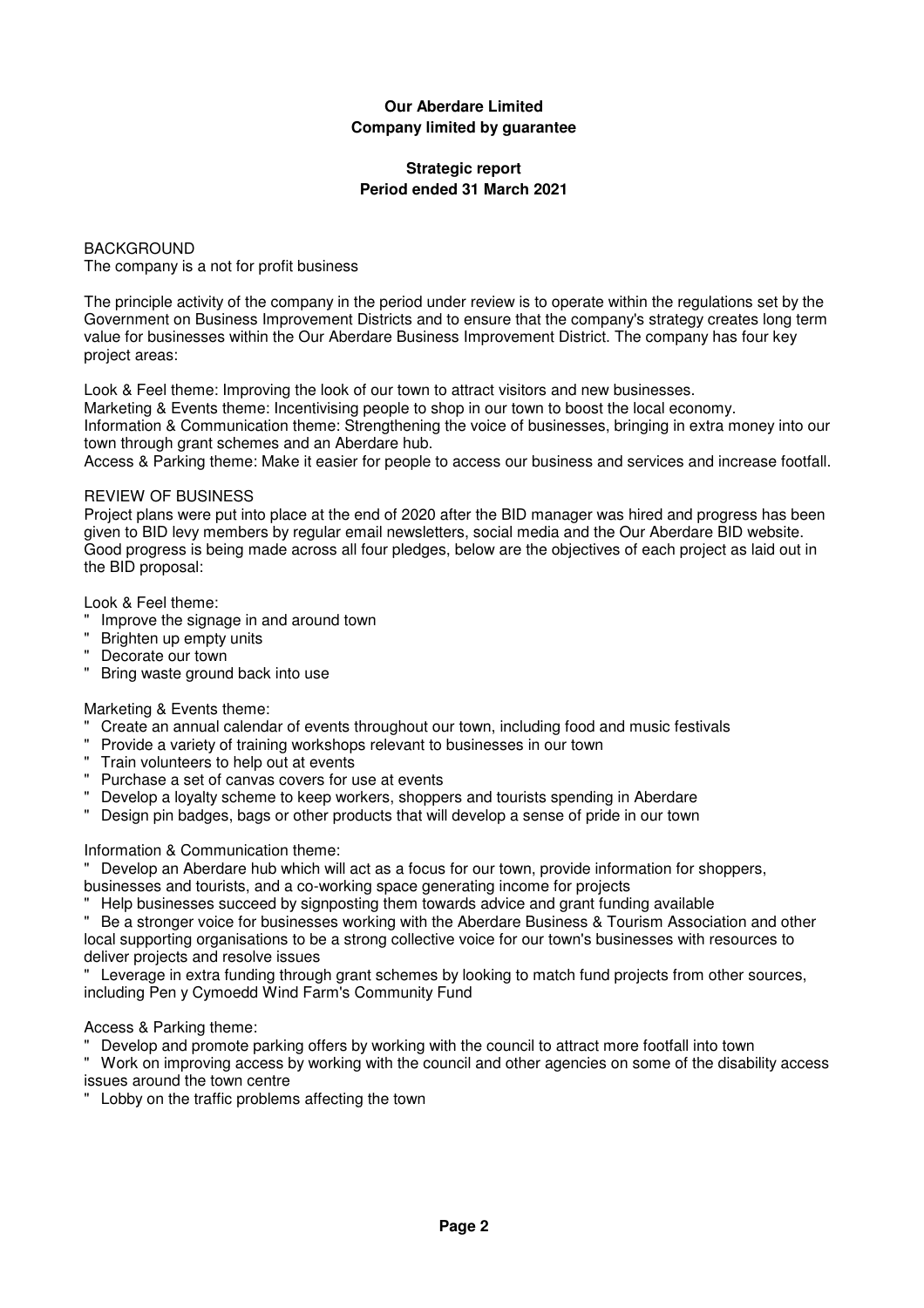### **Strategic report (continued) Period ended 31 March 2021**

The BID levy income is collected by the local authority as per BID regulations, in this case, Rhondda Cynon Taff County Borough Council, which is required to pass the full amount to Our Aberdare Limited. Additional income from external funding sources has also been utilised during this period to assist in the delivery of services and activities within the key project areas outlined above.

This report was approved by the board of directors on 19th May 2021 and signed on behalf of the board by:

 Jonathan Bowen Director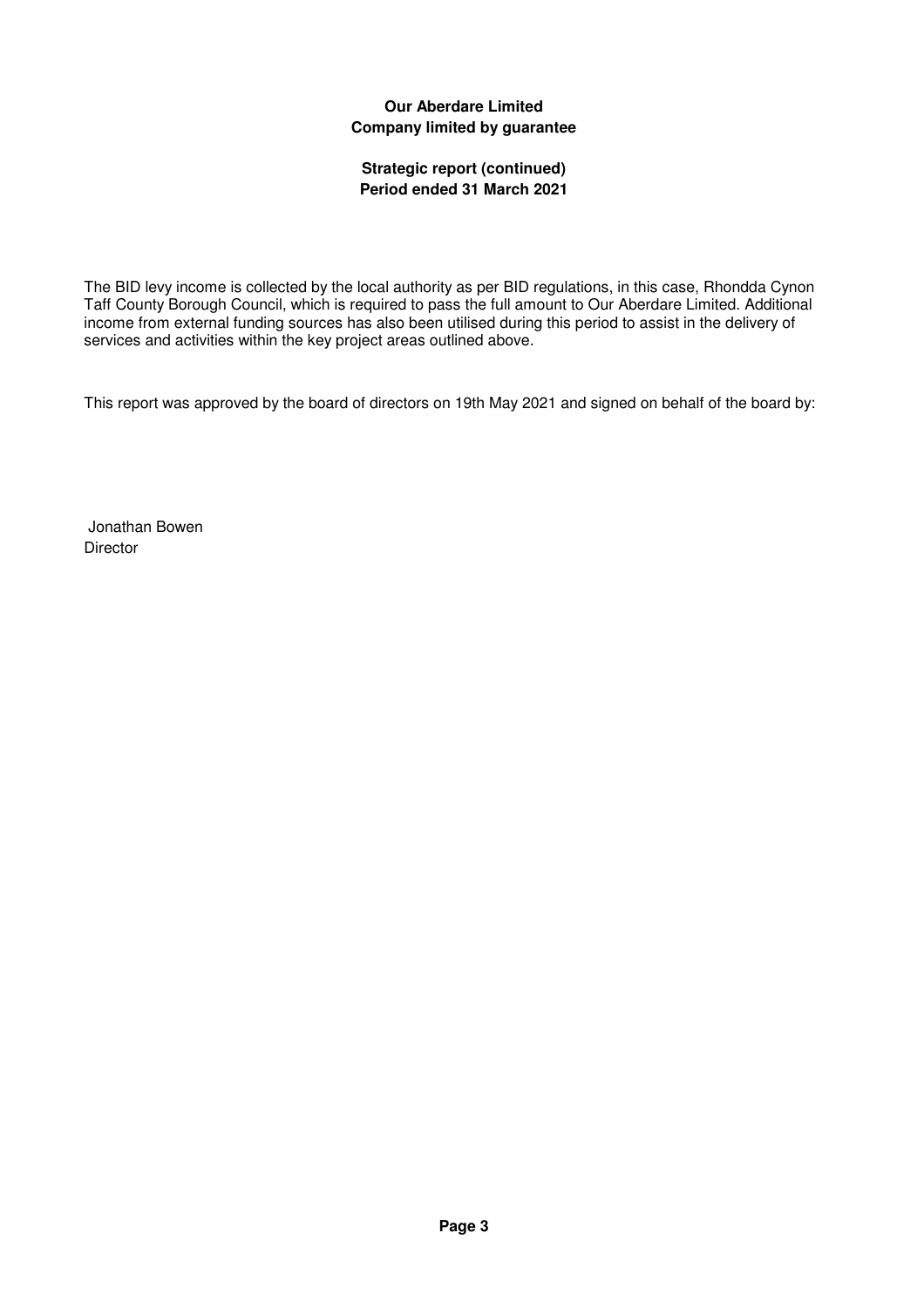### **Directors report Period ended 31 March 2021**

The directors present their report and the unaudited financial statements of the company for the period ended 31 March 2021.

### **Incorporation**

Our Aberdare Limited was incorporated as a company limited by guarantee on the 4th May 2020.

### **Directors**

The directors who served the company during the period were as follows:

| Jonathan Bowen |  |
|----------------|--|
| James Bradley  |  |

(Appointed 4 May 2020) (Appointed 4 May 2020)

#### **Small company provisions**

This report has been prepared in accordance with the provisions applicable to companies entitled to the small companies exemption.

This report was approved by the board of directors on 19 May 2021 and signed on behalf of the board by:

 Jonathan Bowen **Director**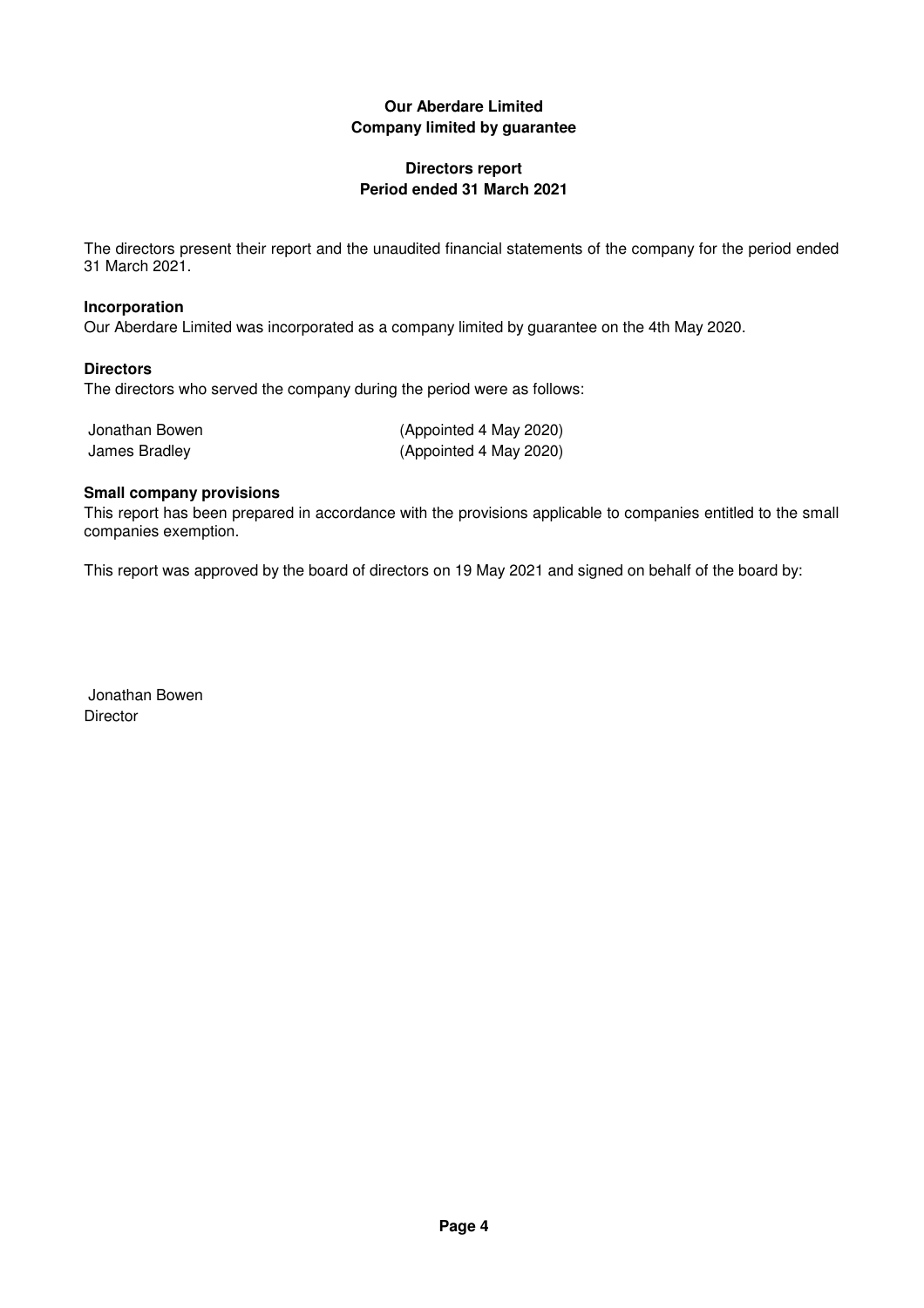### **Chartered accountants report to the board of directors on the preparation of the unaudited statutory financial statements of Our Aberdare Limited (continued) Period ended 31 March 2021**

In order to assist you to fulfil your duties under the Companies Act 2006, we have prepared for your approval the financial statements of Our Aberdare Limited for the period ended 31 March 2021 which comprise the statement of comprehensive income, statement of financial position, statement of changes in equity and related notes from the company's accounting records and from information and explanations you have given us.

As a practising member firm of the Institute of Chartered Accountants in England and Wales, we are subject to its ethical and other professional requirements which are detailed at http://www.icaew.com /en/members/regulations-standards-and-guidance/.

This report is made solely to the board of directors of Our Aberdare Limited, as a body, in accordance with the terms of our engagement letter. Our work has been undertaken solely to prepare for your approval the financial statements of Our Aberdare Limited and state those matters that we have agreed to state to the board of directors of Our Aberdare Limited as a body, in this report in accordance with ICAEW Technical Release 07/16 AAF. To the fullest extent permitted by law, we do not accept or assume responsibility to anyone other than Our Aberdare Limited and its board of directors as a body for our work or for this report.

It is your duty to ensure that Our Aberdare Limited has kept adequate accounting records and to prepare statutory financial statements that give a true and fair view of the assets, liabilities, financial position and profit of Our Aberdare Limited. You consider that Our Aberdare Limited is exempt from the statutory audit requirement for the period.

We have not been instructed to carry out an audit or a review of the financial statements of Our Aberdare Limited. For this reason, we have not verified the accuracy or completeness of the accounting records or information and explanations you have given to us and we do not, therefore, express any opinion on the statutory financial statements.

R H Jeffs & Rowe Ltd

Chartered Accountants Pontypridd

15 June 2021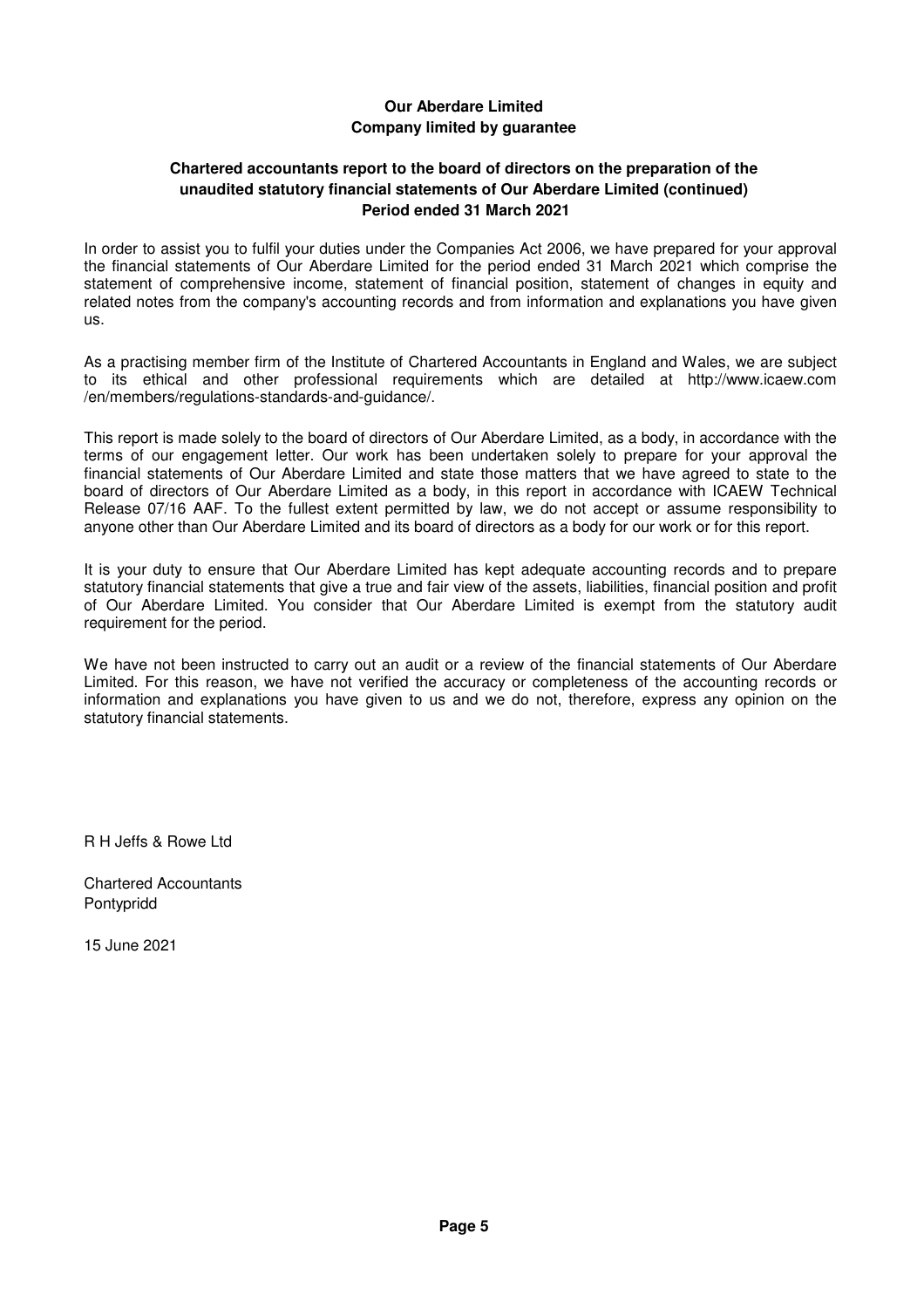### **Statement of comprehensive income Period ended 31 March 2021**

|                                                                   |             | <b>Period</b><br>ended<br>31/03/21 |
|-------------------------------------------------------------------|-------------|------------------------------------|
|                                                                   | <b>Note</b> | £                                  |
| <b>Turnover</b><br>Cost of sales                                  |             | 35,006<br>(7,500)                  |
| <b>Gross profit</b>                                               |             | 27,506                             |
| Administrative expenses<br>Other operating income                 |             | (7, 377)<br>3,924                  |
| <b>Operating profit</b>                                           |             | 24,053                             |
| <b>Profit before taxation</b>                                     | 6           | 24,053                             |
| Tax on profit                                                     |             |                                    |
| Profit for the financial period and total<br>comprehensive income |             | 24,053                             |

All the activities of the company are from continuing operations.

**The notes on pages 10 to 13 form part of these financial statements.**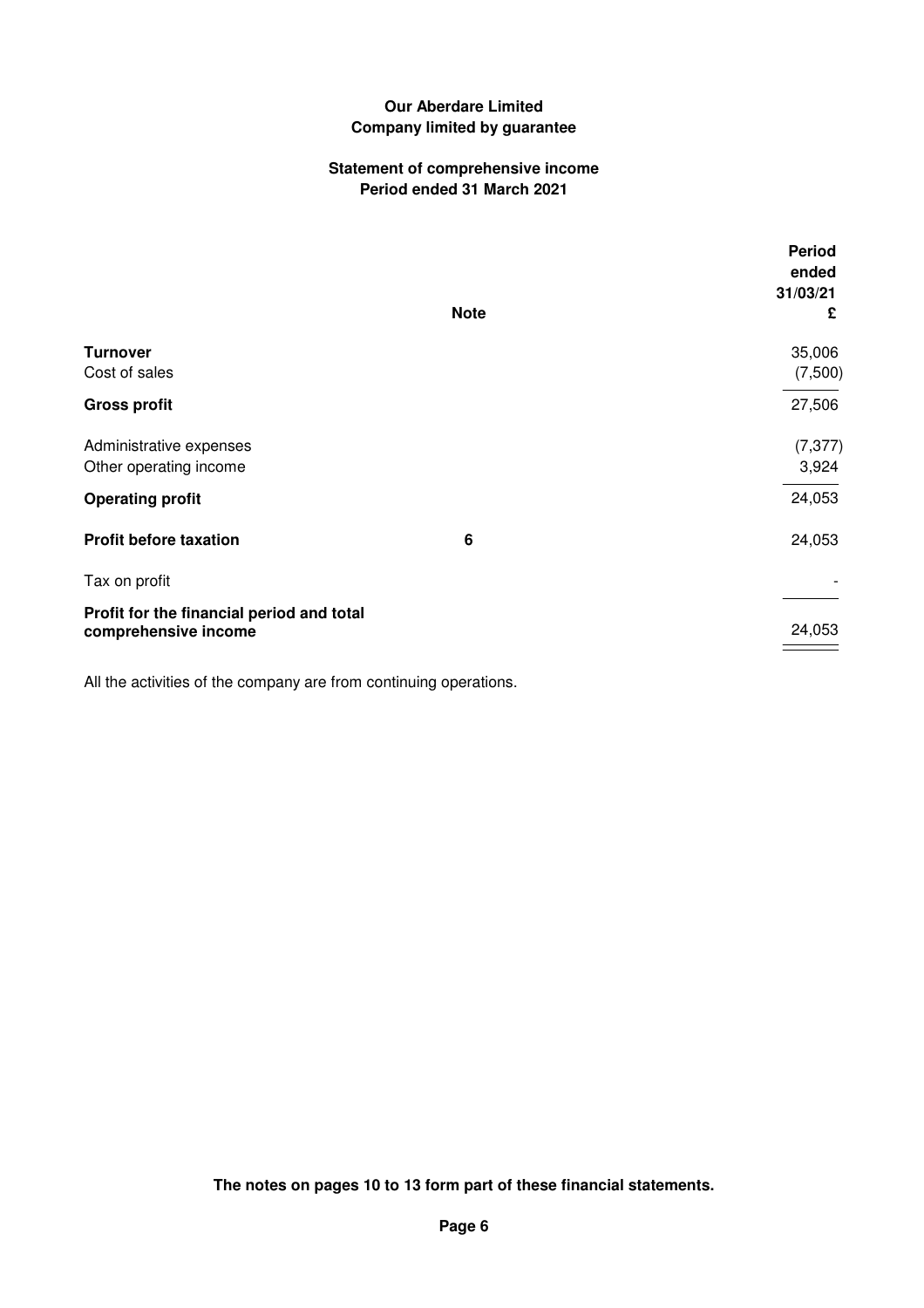### **Statement of financial position 31 March 2021**

|                                                          |                | 31/03/21 |        |
|----------------------------------------------------------|----------------|----------|--------|
|                                                          | <b>Note</b>    | £        | £      |
| <b>Fixed assets</b><br>Tangible assets                   | $\overline{7}$ | 182      |        |
|                                                          |                |          | 182    |
| <b>Current assets</b>                                    |                |          |        |
| Cash at bank and in hand                                 |                | 31,270   |        |
|                                                          |                | 31,270   |        |
| <b>Creditors: amounts falling due</b><br>within one year | 8              | (7, 399) |        |
| <b>Net current assets</b>                                |                |          | 23,871 |
| <b>Total assets less current liabilities</b>             |                |          | 24,053 |
| <b>Net assets</b>                                        |                |          | 24,053 |
| <b>Capital and reserves</b><br>Profit and loss account   |                |          | 24,053 |
| <b>Members funds</b>                                     |                |          | 24,053 |

For the period ending 31 March 2021 the company was entitled to exemption from audit under section 477 of the Companies Act 2006 relating to small companies.

Directors responsibilities:

- The members have not required the company to obtain an audit of its financial statements for the period in question in accordance with section 476;
- The directors acknowledge their responsibilities for complying with the requirements of the Act with respect to accounting records and the preparation of financial statements.

These financial statements have been prepared in accordance with the provisions applicable to companies subject to the small companies' regime and in accordance with Section 1A of FRS 102 'The Financial Reporting Standard applicable in the UK and Republic of Ireland'.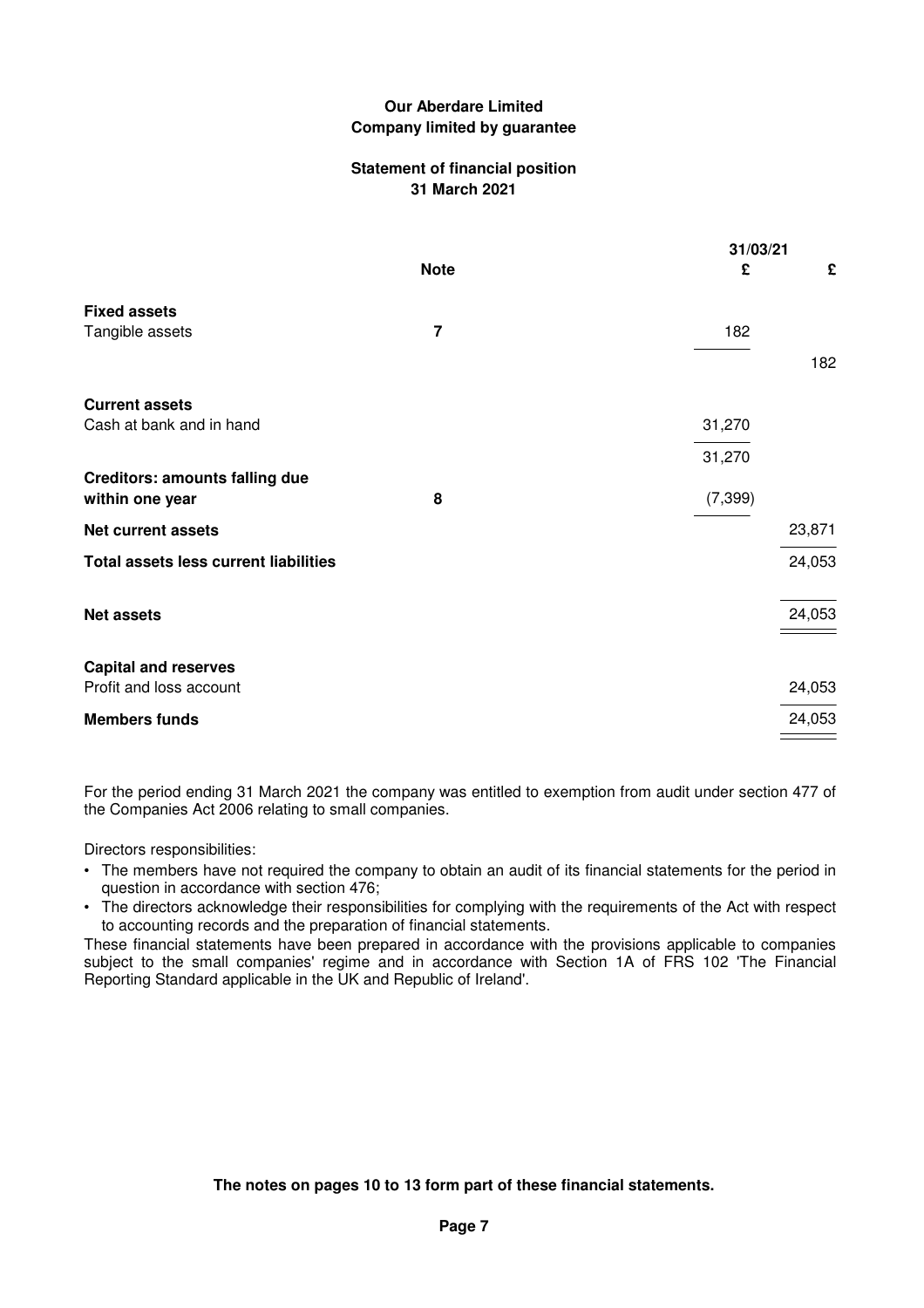### **Statement of financial position (continued) 31 March 2021**

These financial statements were approved by the board of directors and authorised for issue on 19 May 2021, and are signed on behalf of the board by:

 Jonathan Bowen Director

Company registration number: 12585258

**The notes on pages 10 to 13 form part of these financial statements.**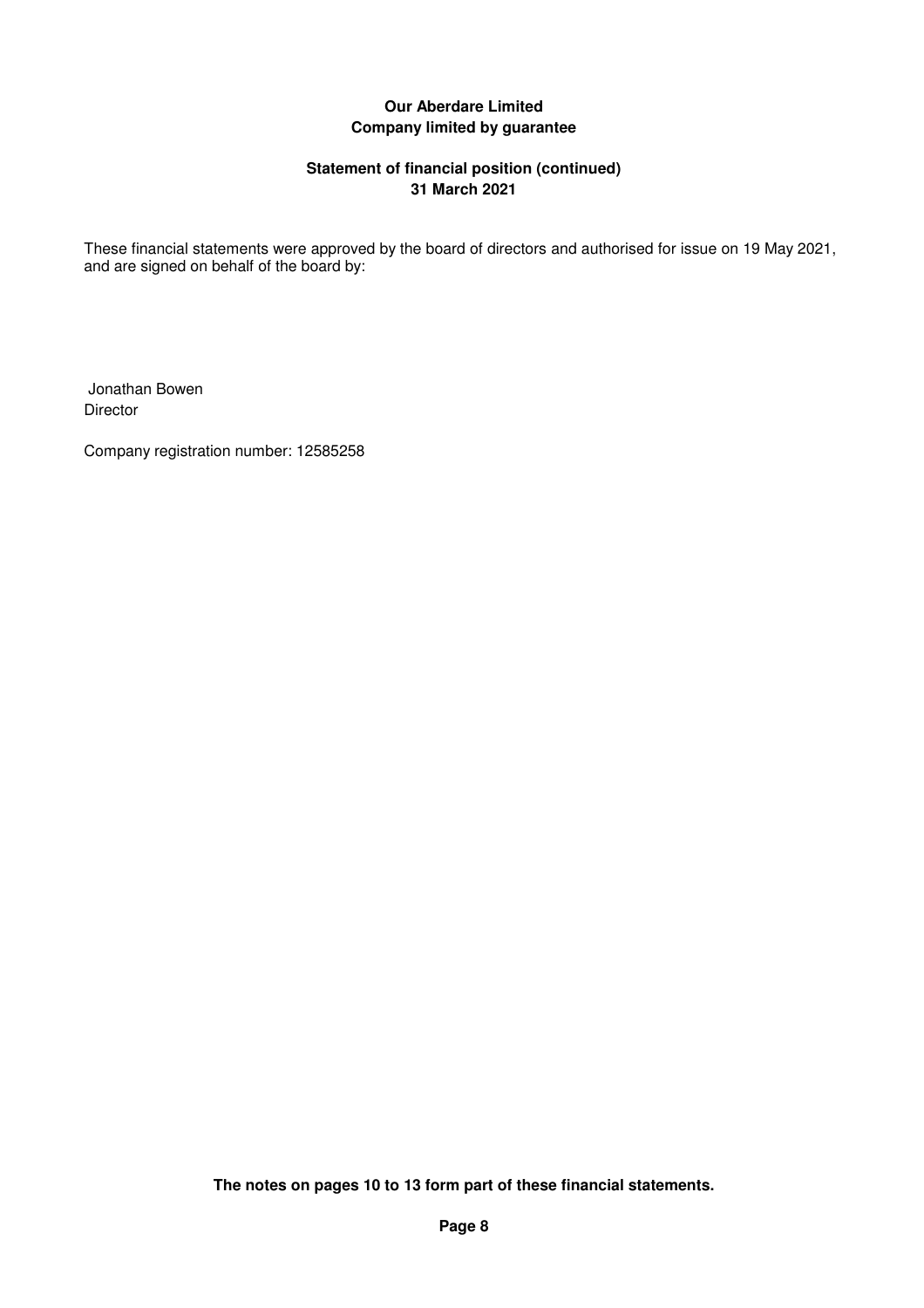# **Statement of changes in equity Period ended 31 March 2021**

|                                           | Profit and<br>loss<br>account | <b>Total</b> |
|-------------------------------------------|-------------------------------|--------------|
|                                           | £                             | £            |
| At 4 May 2020                             |                               |              |
| Profit for the period                     | 24,053                        | 24,053       |
| Total comprehensive income for the period | 24,053                        | 24,053       |
| At 31 March 2021                          | 24,053                        | 24,053       |
|                                           |                               |              |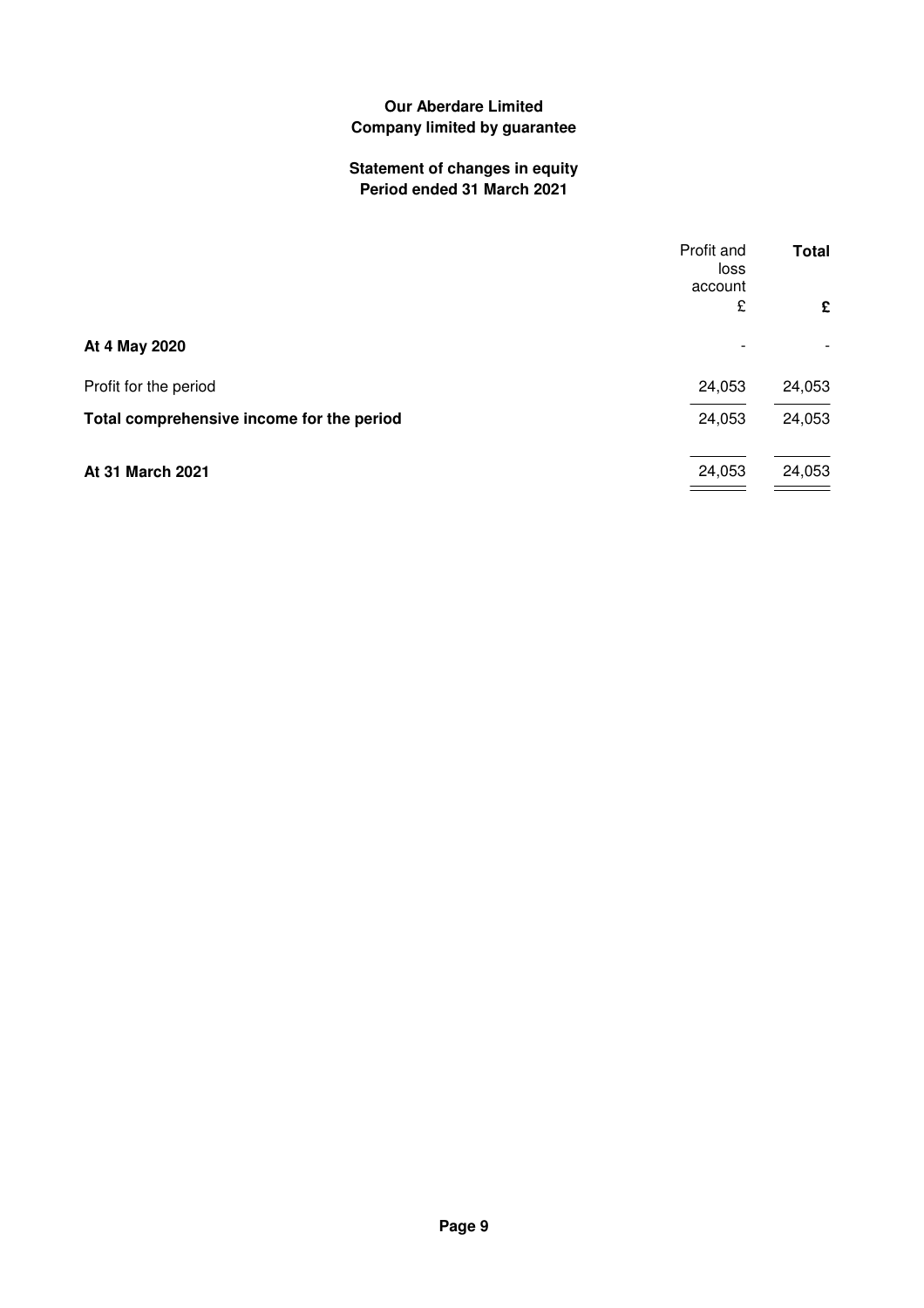### **Notes to the financial statements Period ended 31 March 2021**

### **1. General information**

The company is a private company limited by guarantee, registered in England & Wales. The address of the registered office is 27 Peppers Restaurant, Canon Street, Aberdare, CF44 7AP.

#### **2. Statement of compliance**

These financial statements have been prepared in compliance with the provisions of FRS 102, Section 1A, 'The Financial Reporting Standard applicable in the UK and Republic of Ireland'. The Triennial review 2017 amendments to the standard have been early adopted.

#### **3. Accounting policies**

#### **Basis of preparation**

The financial statements have been prepared on the historical cost basis, as modified by the revaluation of certain financial assets and liabilities and investment properties measured at fair value through profit or loss.

The financial statements are prepared in sterling, which is the functional currency of the entity.

#### **Turnover**

Turnover is measured at the fair value of the consideration received or receivable for goods supplied and services rendered, net of discounts and Value Added Tax.

Revenue from the sale of goods is recognised when the significant risks and rewards of ownership have transferred to the buyer (usually on despatch of the goods); the amount of revenue can be measured reliably; it is probable that the associated economic benefits will flow to the entity; and the costs incurred or to be incurred in respect of the transactions can be measured reliably.

#### **Taxation**

The taxation expense represents the aggregate amount of current and deferred tax recognised in the reporting period. Tax is recognised in the statement of comprehensive income, except to the extent that it relates to items recognised in other comprehensive income or directly in capital and reserves. In this case, tax is recognised in other comprehensive income or directly in capital and reserves, respectively.

Current tax is recognised on taxable profit for the current and past periods. Current tax is measured at the amounts of tax expected to pay or recover using the tax rates and laws that have been enacted or substantively enacted at the reporting date.

Deferred tax is recognised in respect of all timing differences at the reporting date. Unrelieved tax losses and other deferred tax assets are recognised to the extent that it is probable that they will be recovered against the reversal of deferred tax liabilities or other future taxable profits. Deferred tax is measured using the tax rates and laws that have been enacted or substantively enacted by the reporting date that are expected to apply to the reversal of the timing difference.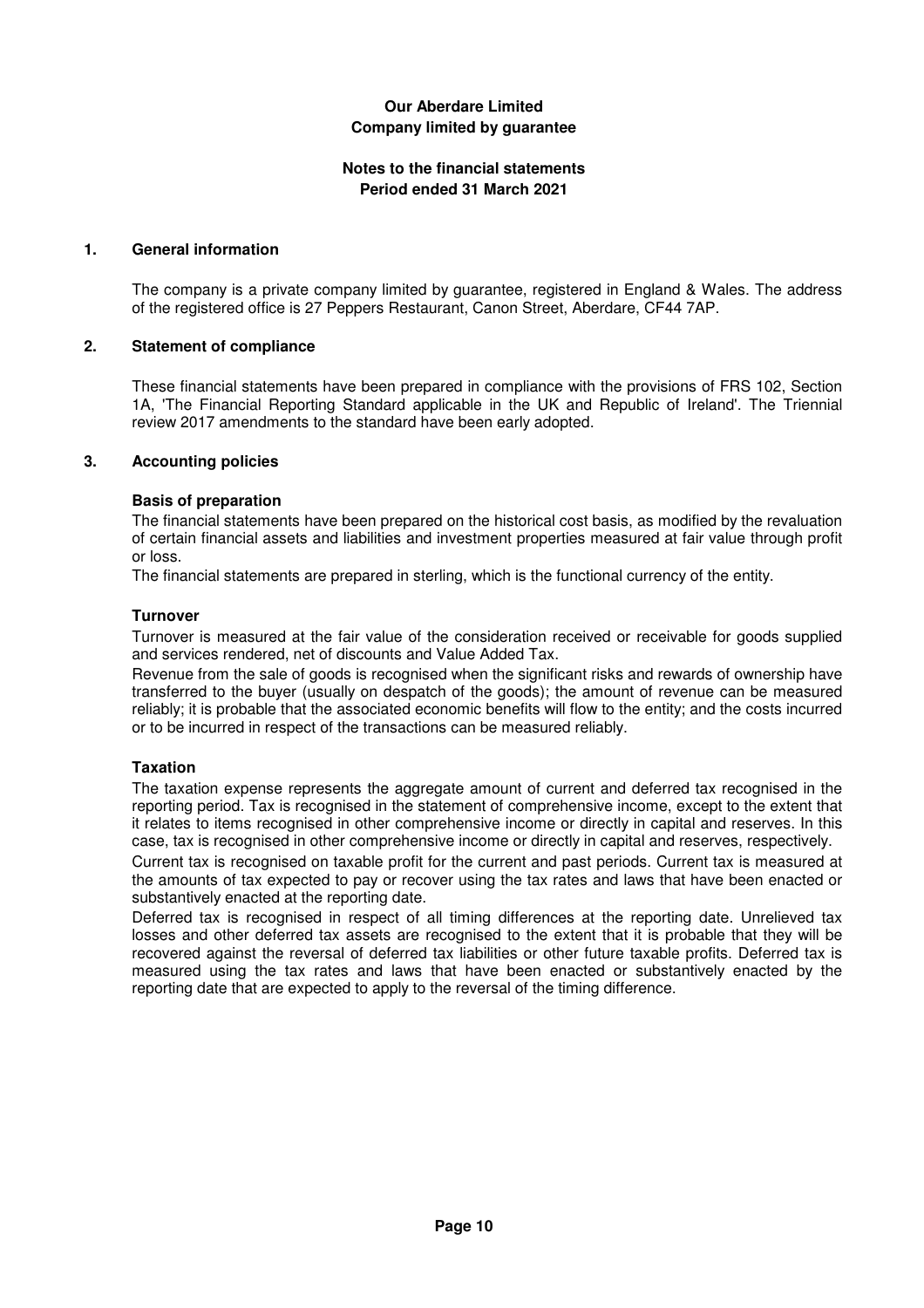### **Notes to the financial statements (continued) Period ended 31 March 2021**

#### **Tangible assets**

Tangible assets are initially recorded at cost, and are subsequently stated at cost less any accumulated depreciation and impairment losses.

Any tangible assets carried at revalued amounts are recorded at the fair value at the date of revaluation less any subsequent accumulated depreciation and subsequent accumulated impairment losses.

An increase in the carrying amount of an asset as a result of a revaluation, is recognised in other comprehensive income and accumulated in capital and reserves, except to the extent it reverses a revaluation decrease of the same asset previously recognised in profit or loss. A decrease in the carrying amount of an asset as a result of revaluation is recognised in other comprehensive income to the extent of any previously recognised revaluation increase accumulated in capital and reserves in respect of that asset. Where a revaluation decrease exceeds the accumulated revaluation gains accumulated in capital and reserves in respect of that asset, the excess shall be recognised in profit or loss.

#### **Depreciation**

Depreciation is calculated so as to write off the cost or valuation of an asset, less its residual value, over the useful economic life of that asset as follows:

If there is an indication that there has been a significant change in depreciation rate, useful life or residual value of tangible assets, the depreciation is revised prospectively to reflect the new estimates.

#### **Impairment**

A review for indicators of impairment is carried out at each reporting date, with the recoverable amount being estimated where such indicators exist. Where the carrying value exceeds the recoverable amount, the asset is impaired accordingly. Prior impairments are also reviewed for possible reversal at each reporting date.

When it is not possible to estimate the recoverable amount of an individual asset, an estimate is made of the recoverable amount of the cash-generating unit to which the asset belongs. The cash-generating unit is the smallest identifiable group of assets that includes the asset and generates cash inflows that are largely independent of the cash inflows from other assets or groups of assets.

#### **Government grants**

Government grants are recognised at the fair value of the asset received or receivable. Grants are not recognised until there is reasonable assurance that the company will comply with the conditions attaching to them and the grants will be received.

Government grants are recognised using the accrual model and the performance model.

Under the accrual model, government grants relating to revenue are recognised on a systematic basis over the periods in which the company recognises the related costs for which the grant is intended to compensate. Grants that are receivable as compensation for expenses or losses already incurred or for the purpose of giving immediate financial support to the entity with no future related costs are recognised in income in the period in which it becomes receivable.

Grants relating to assets are recognised in income on a systematic basis over the expected useful life of the asset. Where part of a grant relating to an asset is deferred, it is recognised as deferred income and not deducted from the carrying amount of the asset.

Under the performance model, where the grant does not impose specified future performance-related conditions on the recipient, it is recognised in income when the grant proceeds are received or receivable. Where the grant does impose specified future performance-related conditions on the recipient, it is recognised in income only when the performance-related conditions have been met. Where grants received are prior to satisfying the revenue recognition criteria, they are recognised as a liability.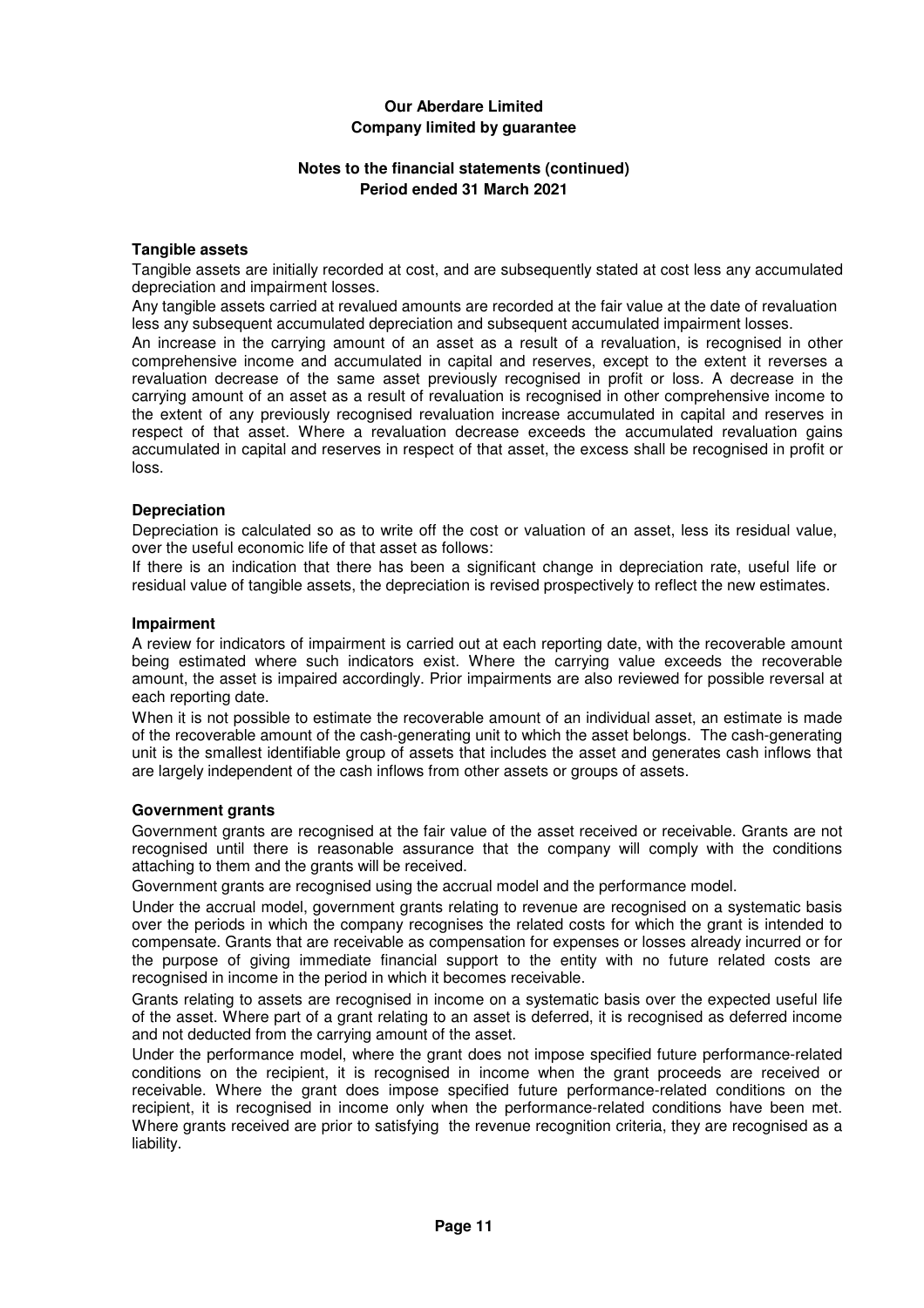### **Notes to the financial statements (continued) Period ended 31 March 2021**

#### **Financial instruments**

A financial asset or a financial liability is recognised only when the company becomes a party to the contractual provisions of the instrument.

Basic financial instruments are initially recognised at the transaction price, unless the arrangement constitutes a financing transaction, where it is recognised at the present value of the future payments discounted at a market rate of interest for a similar debt instrument.

Debt instruments are subsequently measured at amortised cost.

Where investments in non-convertible preference shares and non-puttable ordinary shares or preference shares are publicly traded or their fair value can otherwise be measured reliably, the investment is subsequently measured at fair value with changes in fair value recognised in profit or loss. All other such investments are subsequently measured at cost less impairment.

Other financial instruments, including derivatives, are initially recognised at fair value, unless payment for an asset is deferred beyond normal business terms or financed at a rate of interest that is not a market rate, in which case the asset is measured at the present value of the future payments discounted at a market rate of interest for a similar debt instrument.

Other financial instruments are subsequently measured at fair value, with any changes recognised in profit or loss, with the exception of hedging instruments in a designated hedging relationship.

Financial assets that are measured at cost or amortised cost are reviewed for objective evidence of impairment at the end of each reporting date. If there is objective evidence of impairment, an impairment loss is recognised in profit or loss immediately.

For all equity instruments regardless of significance, and other financial assets that are individually significant, these are assessed individually for impairment. Other financial assets or either assessed individually or grouped on the basis of similar credit risk characteristics.

Any reversals of impairment are recognised in profit or loss immediately, to the extent that the reversal does not result in a carrying amount of the financial asset that exceeds what the carrying amount would have been had the impairment not previously been recognised.

### **4. Limited by guarantee**

The company is limited by guarantee and has no authorised or issued share capital. In the event of the company being wound up each member's liability may not exceed £1.

#### **5. Employee numbers**

The average number of persons employed by the company during the period amounted to 1.

#### **6. Profit before taxation**

Profit before taxation is stated after charging/(crediting):

|                                 | <b>Period</b> |
|---------------------------------|---------------|
|                                 | ended         |
|                                 | 31/03/21      |
|                                 | £             |
| Depreciation of tangible assets | 13            |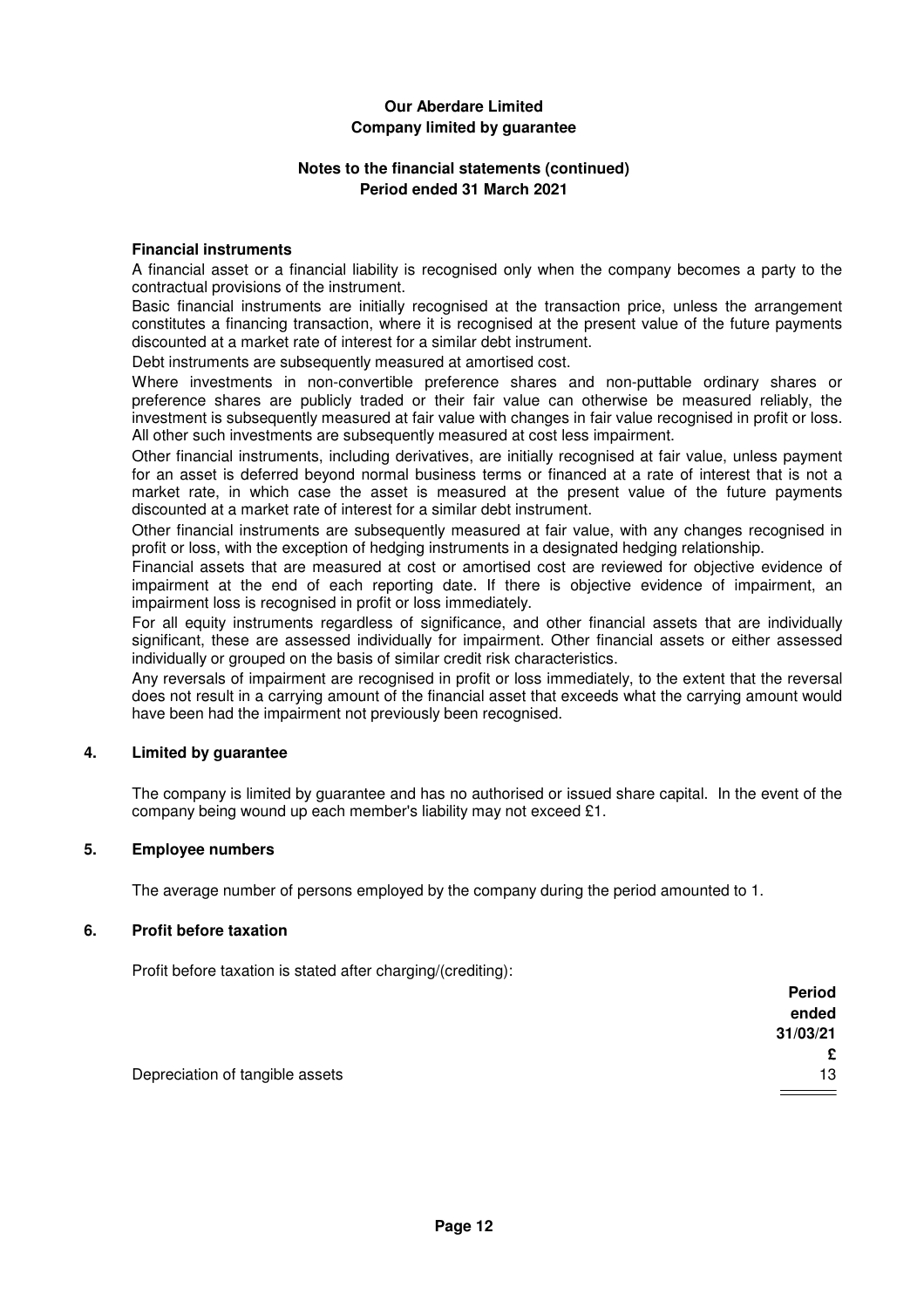### **Notes to the financial statements (continued) Period ended 31 March 2021**

### **7. Tangible assets**

|                            | Fixtures,<br>fittings and | <b>Total</b> |
|----------------------------|---------------------------|--------------|
|                            | equipment                 |              |
|                            | £                         | £            |
| Cost                       |                           |              |
| At 4 May 2020<br>Additions | 195                       | 195          |
| At 31 March 2021           | 195                       | 195          |
| <b>Depreciation</b>        |                           |              |
| At 4 May 2020              |                           |              |
| Charge for the year        | 13                        | 13           |
| At 31 March 2021           | 13                        | 13           |
| <b>Carrying amount</b>     |                           |              |
| At 31 March 2021           | 182                       | 182          |

# **8. Creditors: amounts falling due within one year**

|                                 | 31/03/21 |
|---------------------------------|----------|
|                                 | £        |
| Social security and other taxes | 5,615    |
| Other creditors                 | 1,784    |
|                                 | 7,399    |
|                                 |          |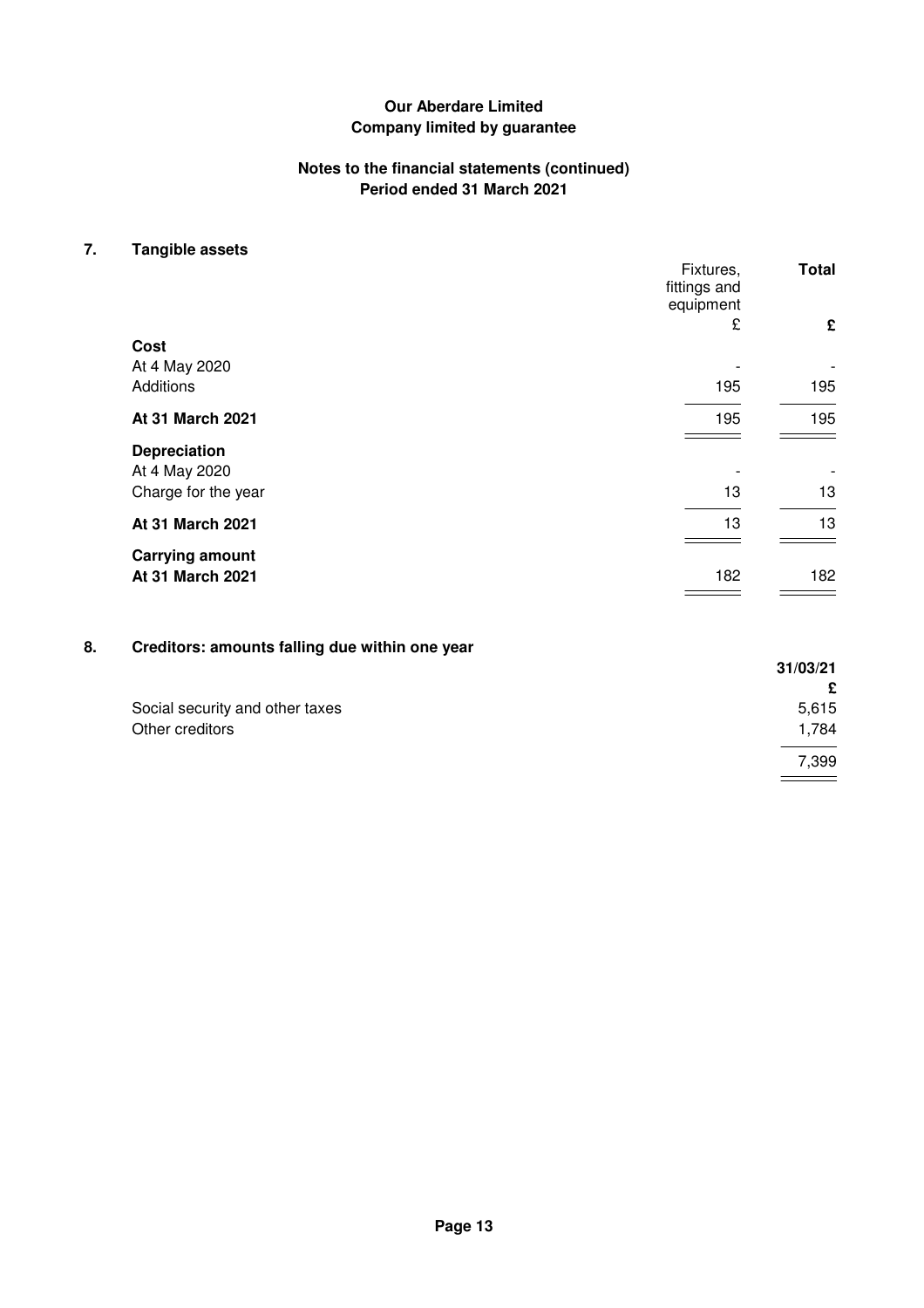**The following pages do not form part of the statutory accounts.**